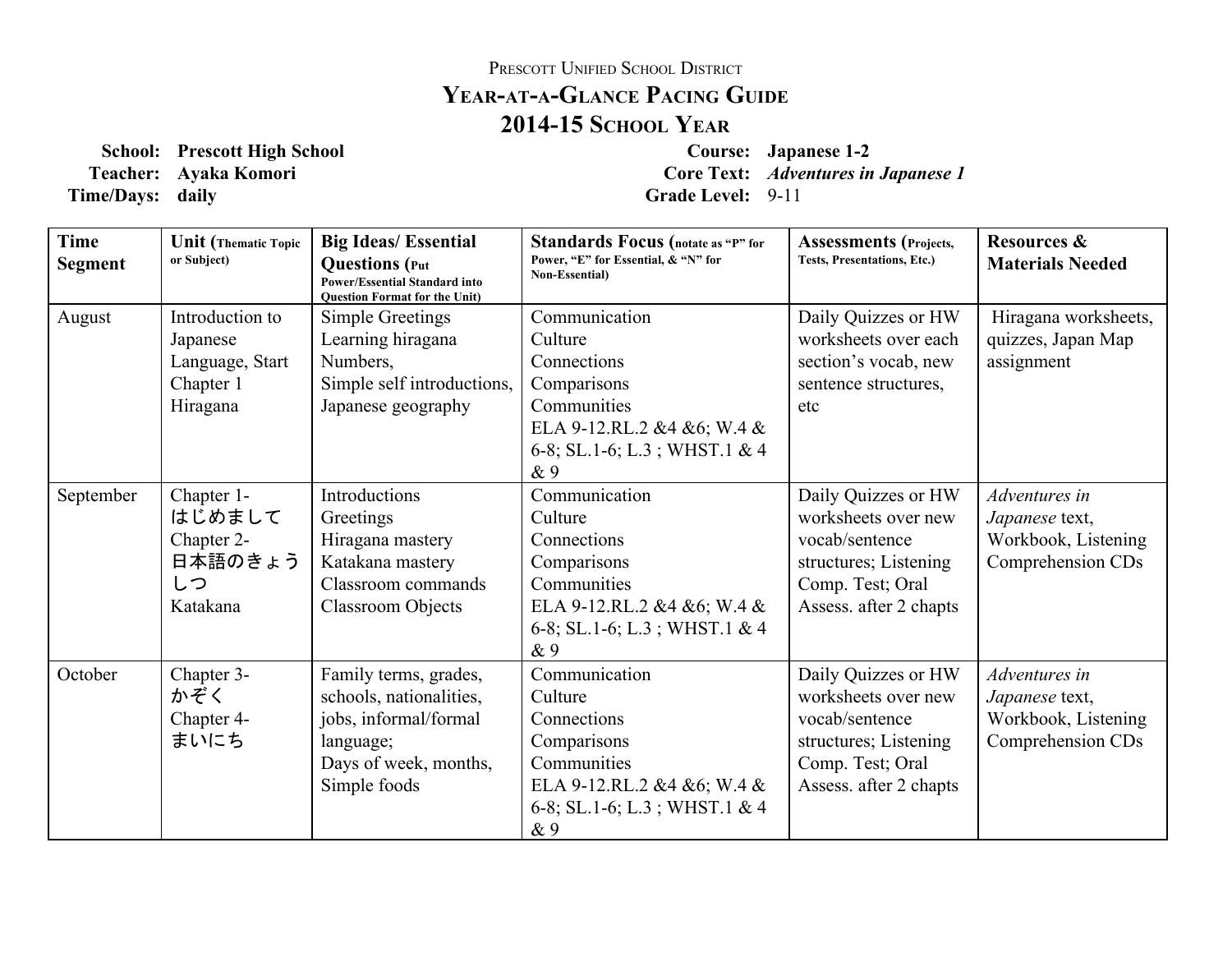| November | Chapter 4<br>(continued)<br>Chapter $5-$<br>しゅみ<br>Japan Research<br>Presentations | Simple verbs, intro to $\Box$<br>本語 particles, objects at<br>home;<br>Hobbies, likes/dislikes,<br>good at/bad at, negative<br>nouns, noun colors                       | Communication<br>Culture<br>Connections<br>Comparisons<br>Communities<br>ELA 9-12.RL.2 &4 &6; W.4 &<br>6-8; SL.1-6; L.3; WHST.1 & 4<br>& 9 | Daily Quizzes or HW<br>worksheets over new<br>vocab/sentence<br>structures; Listening<br>Comp. Test; Oral<br>Assess. after 2 chapts | Adventures in<br>Japanese text,<br>Workbook, Listening<br>Comprehension CDs                         |
|----------|------------------------------------------------------------------------------------|------------------------------------------------------------------------------------------------------------------------------------------------------------------------|--------------------------------------------------------------------------------------------------------------------------------------------|-------------------------------------------------------------------------------------------------------------------------------------|-----------------------------------------------------------------------------------------------------|
| December | Chapter 6-<br>とくちょう<br>Japan Research<br>Presentations                             | Body parts, simple<br>describing words, colors<br>as adjectives                                                                                                        | Communication<br>Culture<br>Connections<br>Comparisons<br>Communities<br>ELA 9-12.RL.2 &4 &6; W.4 &<br>6-8; SL.1-6; L.3; WHST.1 & 4<br>&9  | Quizzes, Worksheets,<br><b>Semester Final Exam</b>                                                                                  | Adventures in<br>Japanese text,<br>Workbook, Listening<br>Comprehension CDs                         |
| January  | Chapter 7-<br>どようび<br>Learn                                                        | Telling time, direction<br>verbs, modes of<br>transportation, using<br>particles, common<br>destinations;                                                              | Communication<br>Culture<br>Connections<br>Comparisons<br>Communities<br>ELA 9-12.RL.2 &4 &6; W.4 &<br>6-8; SL.1-6; L.3; WHST.1 & 4<br>& 9 | Daily Quizzes or HW<br>worksheets over new<br>vocab/sentence<br>structures; Listening<br>Comp. Test; Oral<br>Assess. after 2 chapts | Adventures in<br>Japanese text,<br>Workbook, Listening<br>Comprehension CDs;<br>Katakana worksheets |
| February | Chapter 9-<br>きのう<br><b>REVIEW</b><br><b>ADJECTIVES</b><br>Chapter 10-<br>がっこう     | Invitations, past tenses<br>and negatives of verbs<br>and adjectives;<br><b>REVIEW</b><br>ADJECTIVES;<br>あります/います,<br>classroom & household<br>objects, using counters | Communication<br>Culture<br>Connections<br>Comparisons<br>Communities<br>ELA 9-12.RL.2 &4 &6; W.4 &<br>6-8; SL.1-6; L.3; WHST.1 & 4<br>& 9 | Daily Quizzes or HW<br>worksheets over new<br>vocab/sentence<br>structures; Listening<br>Comp. Test; Oral<br>Assess. after 2 chapts | Adventures in<br>Japanese text,<br>Workbook, Listening<br>Comprehension CDs                         |
| March    | Chapter 11-<br>かもく<br>Chapter 12-<br>びょうき                                          | Dates of the month,<br>weeks, School subjects,<br>More adj & reactions;<br>Illnesses, wants, sports<br>games; seasons                                                  | Communication<br>Culture<br>Connections<br>Comparisons<br>Communities                                                                      | Daily Quizzes or HW<br>worksheets over new<br>vocab/sentence<br>structures; Listening                                               | Adventures in<br>Japanese text,<br>Workbook, Listening<br>Comprehension CDs                         |